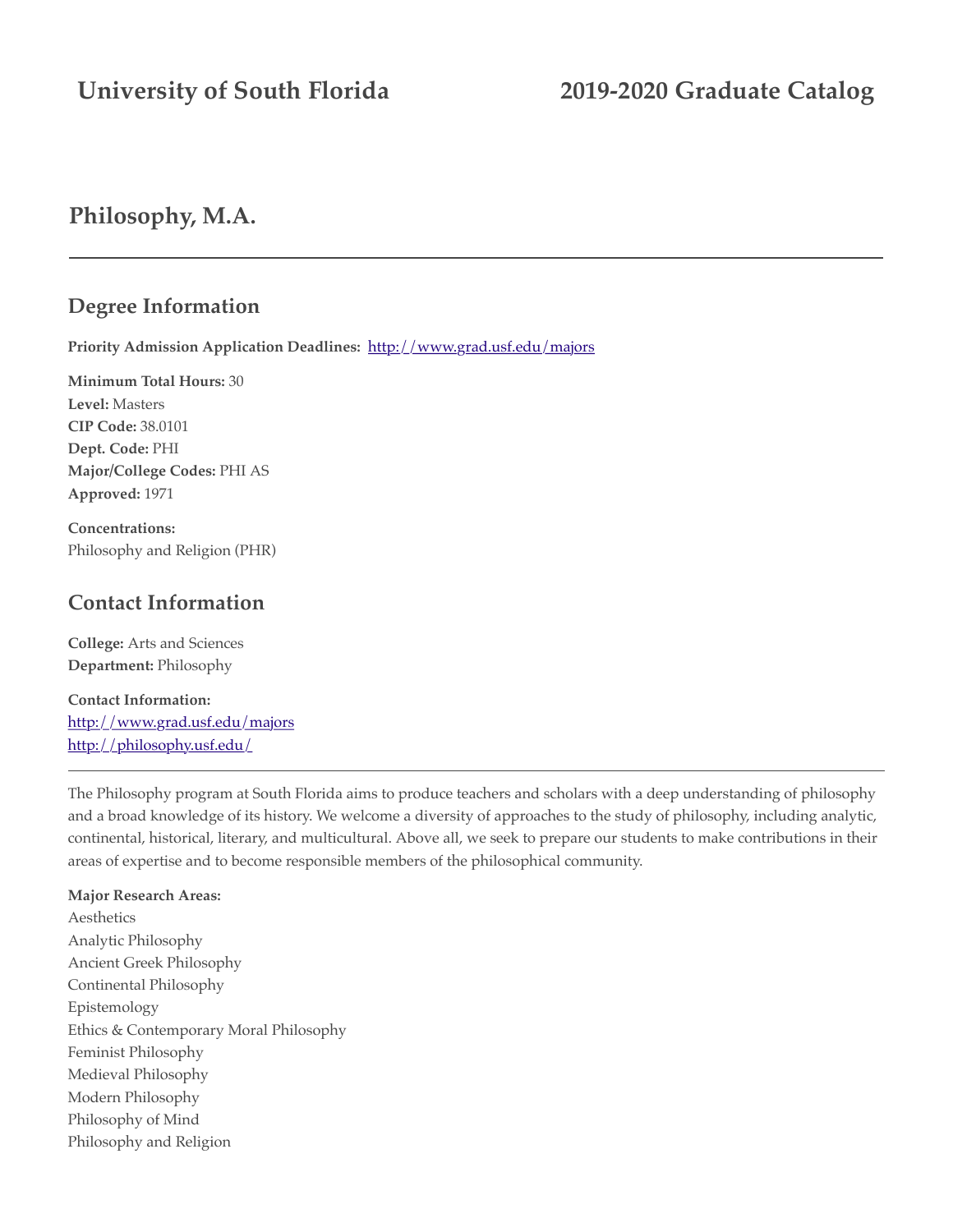Philosophy of Science Social & Political Philosophy 19th and 20th Century Philosophy

## **Admission Information**

Must meet University Admission and English Proficiency requirements as well as requirements for admission to the major, listed below.

- $\bullet$  three (3) letters of recommendation
- A ten (10) page philosophy writing sample
- Brief statement of the Applicant's Philosophical Interests
- GRE scores

## **Curriculum Requirements**

**Total Minimum hours: 30 Credit hours**

**Core – 6 Credit Hours General Course Requirements or Concentration– 15 Credit Hours minimum Additional Electives – 6 Credit Hours minimum Thesis – 3 Credit Hours**

### **Core Requirements (6 Credit Hours)**

- [PHH 6105 Seminar in Ancient and Medieval Philosophy](http://catalog.usf.edu/preview_program.php?catoid=9&poid=2917&returnto=996&print%23) **Credit Hours: 3** (3 Credit Hours)
- [PHH 6310 Seminar in 17th and 18th Century Philosophy](http://catalog.usf.edu/preview_program.php?catoid=9&poid=2917&returnto=996&print%23) **Credit Hours: 3** (3 Credit Hours)

## **General Course Requirements or Concentration (15 Credit Hours)**

Students must select either the General Course Requirements option or the Philosophy and Religion Concentration Option.

### **General Course Requirements Option**

Students must complete one of the following:

[PHI 5135 Symbolic Logic](http://catalog.usf.edu/preview_program.php?catoid=9&poid=2917&returnto=996&print%23) **Credit Hours: 3**

Or approved substitute graduate course

<span id="page-1-0"></span>Or pass an examination administered by the Department of Philosophy. Students who pass the exam in lieu of [PHI 5135](#page-1-0) will complete an additional elective for 3 hours.

Students must complete at least one course or graduate seminar in each of the following areas:

- 19th and 20th Century Philosophy
- Epistemology and Philosophy of Science
- Value Theory and Social & Political Philosophy
- Metaphysics, Mind, and Language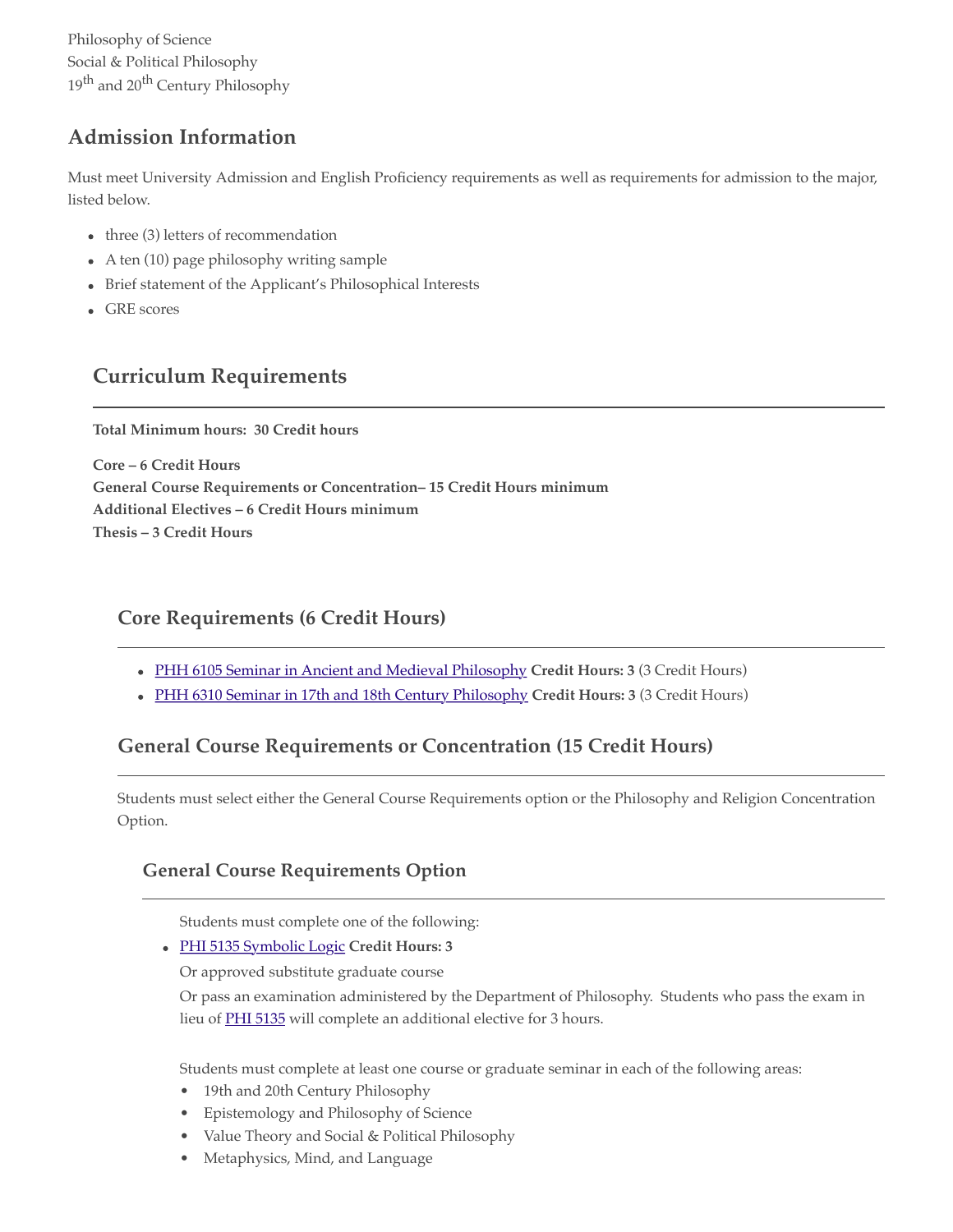Courses are selected from the following list, or other graduate course as approved by the Graduate Director.

- [PHH 6645 Contemporary Continental Philosophy](http://catalog.usf.edu/preview_program.php?catoid=9&poid=2917&returnto=996&print%23) **Credit Hours: 4** (3 Credit Hours)
- [PHH 6677 Seminar in German Idealism](http://catalog.usf.edu/preview_program.php?catoid=9&poid=2917&returnto=996&print%23) **Credit Hours: 3** (3 Credit Hours)
- [PHH 6938 Seminar in the History of Philosophy](http://catalog.usf.edu/preview_program.php?catoid=9&poid=2917&returnto=996&print%23) **Credit Hours: 3** [PHI 5135](#page-2-0) Symbolic Logic (3 Credit Hours)
- <span id="page-2-0"></span>[PHI 5225 Philosophy of Language](http://catalog.usf.edu/preview_program.php?catoid=9&poid=2917&returnto=996&print%23) **Credit Hours: 3**
- [PHI 5934 Selected Topics](http://catalog.usf.edu/preview_program.php?catoid=9&poid=2917&returnto=996&print%23) **Credit Hours: 1-3**
- [PHI 6305 Seminar in Epistemology](http://catalog.usf.edu/preview_program.php?catoid=9&poid=2917&returnto=996&print%23) **Credit Hours: 3**
- [PHI 6405 Seminar in the Philosophy of Natural Science](http://catalog.usf.edu/preview_program.php?catoid=9&poid=2917&returnto=996&print%23) **Credit Hours: 3**
- [PHI 6425 Seminar in the Philosophy of Social Science](http://catalog.usf.edu/preview_program.php?catoid=9&poid=2917&returnto=996&print%23) **Credit Hours: 3** (3 Credit Hours)
- [PHI 6506 Seminar in Metaphysics](http://catalog.usf.edu/preview_program.php?catoid=9&poid=2917&returnto=996&print%23) **Credit Hours: 3**
- [PHI 6605 Seminar in Ethics](http://catalog.usf.edu/preview_program.php?catoid=9&poid=2917&returnto=996&print%23) **Credit Hours: 3**
- [PHI 6665 Metaethics](http://catalog.usf.edu/preview_program.php?catoid=9&poid=2917&returnto=996&print%23) **Credit Hours: 3**
- [PHI 6686 Climate Change and Societal Evolution](http://catalog.usf.edu/preview_program.php?catoid=9&poid=2917&returnto=996&print%23) **Credit Hours: 3**
- [PHI 6808 Seminar in Aesthetics](http://catalog.usf.edu/preview_program.php?catoid=9&poid=2917&returnto=996&print%23) **Credit Hours: 3**
- [PHM 6265 Continental Philosophy I: Phenomenology of Hermeneutics](http://catalog.usf.edu/preview_program.php?catoid=9&poid=2917&returnto=996&print%23) **Credit Hours: 3**
- [PHM 6266 Continental Philosophy II: Political and Social Theory](http://catalog.usf.edu/preview_program.php?catoid=9&poid=2917&returnto=996&print%23) **Credit Hours: 3**
- [PHM 6305 Seminar in Political Philosophy](http://catalog.usf.edu/preview_program.php?catoid=9&poid=2917&returnto=996&print%23) **Credit Hours: 3**
- [PHP 6005 Plato](http://catalog.usf.edu/preview_program.php?catoid=9&poid=2917&returnto=996&print%23) **Credit Hours: 3**
- [PHP 6015 Aristotle](http://catalog.usf.edu/preview_program.php?catoid=9&poid=2917&returnto=996&print%23) **Credit Hours: 3**
- [PHP 6405 Seminar in Descartes' Philosophy](http://catalog.usf.edu/preview_program.php?catoid=9&poid=2917&returnto=996&print%23) **Credit Hours: 4** (3 Credit Hours)
- [PHP 6415 Kant](http://catalog.usf.edu/preview_program.php?catoid=9&poid=2917&returnto=996&print%23) **Credit Hours: 3**
- [PHP 6505 Seminar on Hegel's Philosophy](http://catalog.usf.edu/preview_program.php?catoid=9&poid=2917&returnto=996&print%23) **Credit Hours: 4** (3 Credit Hours)
- [PHP 6525 Nietzsche and the Nietzscheans](http://catalog.usf.edu/preview_program.php?catoid=9&poid=2917&returnto=996&print%23) **Credit Hours: 4**
- [PHP 6624 Adorno](http://catalog.usf.edu/preview_program.php?catoid=9&poid=2917&returnto=996&print%23) **Credit Hours: 4** (3 Credit Hours)
- [PHP 6645 Foucault](http://catalog.usf.edu/preview_program.php?catoid=9&poid=2917&returnto=996&print%23) **Credit Hours: 4**

### **Philosophy and Religion Concentration (PHR)**

[RLG 6035 Theory and Methods in Religious Studies](http://catalog.usf.edu/preview_program.php?catoid=9&poid=2917&returnto=996&print%23) **Credit Hours: 3**

And one course from each of the following areas:

- Religion in History
- Religion: Ethics, Politics, and Culture

Courses are selected from the following list or as approved by the Graduate Director.

- [RLG 6126 Religion in America](http://catalog.usf.edu/preview_program.php?catoid=9&poid=2917&returnto=996&print%23) **Credit Hours: 3**
- [RLG 6143 Religion, Culture, and Society](http://catalog.usf.edu/preview_program.php?catoid=9&poid=2917&returnto=996&print%23) **Credit Hours: 3**
- [RLG 6189 Comparative Religious Ethics](http://catalog.usf.edu/preview_program.php?catoid=9&poid=2917&returnto=996&print%23) **Credit Hours: 3**
- [RLG 6196 Religion and Modernization](http://catalog.usf.edu/preview_program.php?catoid=9&poid=2917&returnto=996&print%23) **Credit Hours: 3**